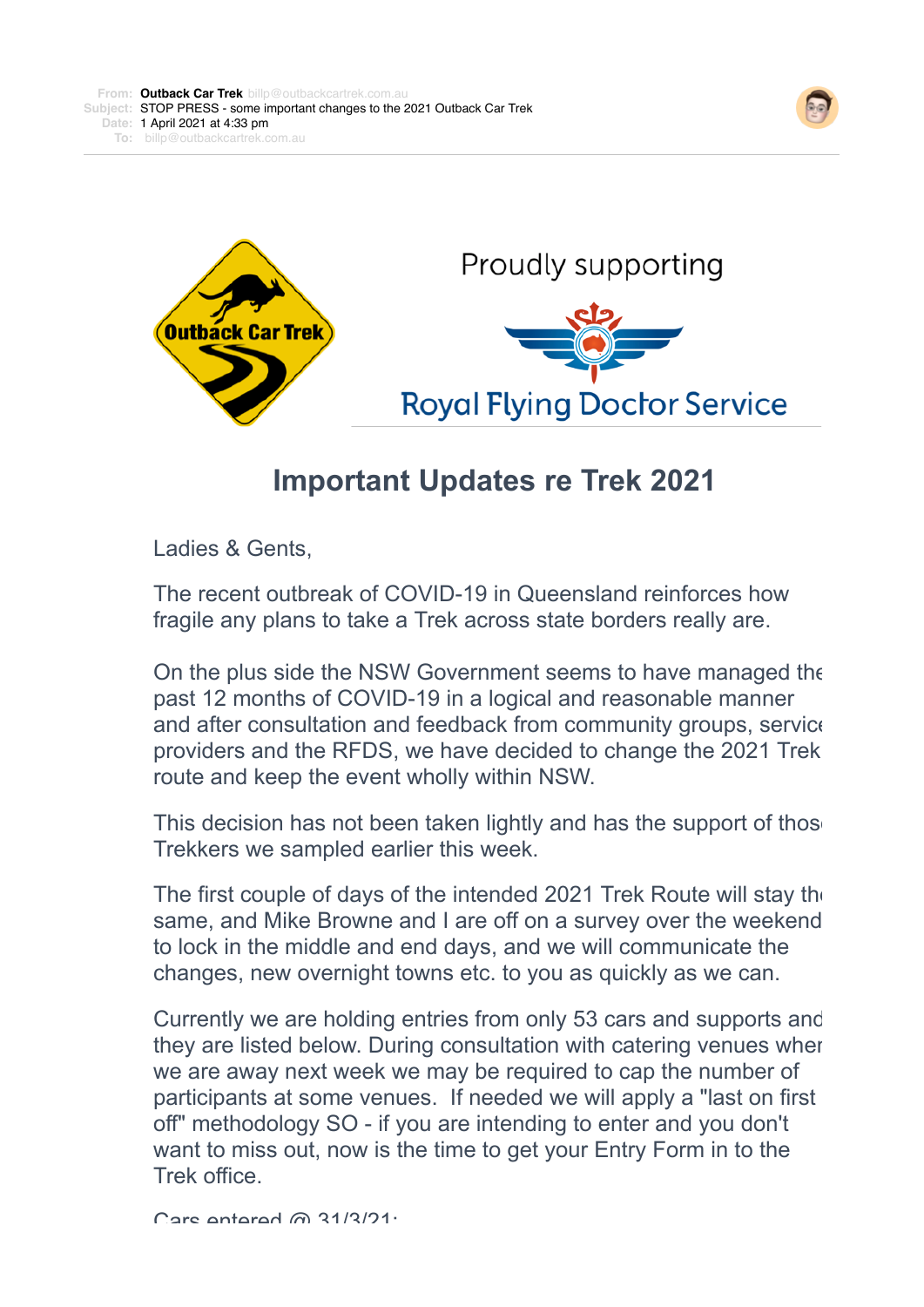| <b>CAR NUMBER</b> |  |       |  |     |  |      |  |       |
|-------------------|--|-------|--|-----|--|------|--|-------|
| 2                 |  | X11   |  | 42  |  | 123  |  | CX777 |
| F2                |  | 13    |  | 044 |  | 150  |  | 888   |
| F3                |  | 14    |  | 45  |  | X150 |  | X888  |
| XF3               |  | X14   |  | 46  |  | 152  |  | 1100  |
| 7                 |  | 018   |  | 53  |  | 186  |  | 1869  |
| X7                |  | CX18  |  | X53 |  | 200  |  | 3333  |
| V8                |  | 022   |  | 74  |  | 345  |  | X3333 |
| X9K9              |  | X24/7 |  | 89  |  | 540  |  | 8888  |
| 9                 |  | 30    |  | X89 |  | 541  |  | BUG   |
| X9                |  | 33    |  | 92  |  | X541 |  |       |
| 11                |  | 38    |  | 101 |  | 542  |  |       |

There will not be a saftey check day held in Sydney this year, and  $\varepsilon$ cars intending to participate will be required to submit the "2021 Safety Check Form" that can be downloaded from the News & Forms page on the Trek website. The form must be completed and signed by a licenced motor mechanic who is not the person who built your car, or the person who normally works on your car. This form must be submitted to the Trek office by 15th May.

I still have a couple of people looking for a ride in a Trek car, so if you are struggling to put a crew together give me a ring and I will do my best to match you up.

There are a couple of fundraising activities coming up that you won't want to miss:

- The Doggies Golf Day is on at Dunheved Golf Club on Tuesday 27th April and they would like more people (golfers & non-golfers) to come along and enjoy the fun - contact John on 0418 296 262 or Rob on 0413 857 412
- The CX Team are hosting a casual food & music night (plus auction) at the Bucketty Micro Brewery at Brookvale on Thursday 27th May contact Carl on 0414 907 470 to book a spot

Happy Easter everyone, stay safe, and I will be back in contact with the new route just as quickly as I can.

Please pass this email to all of your Trek colleagues, and if you need any clarification with any matter whatsoever don't hesitate to ring me.